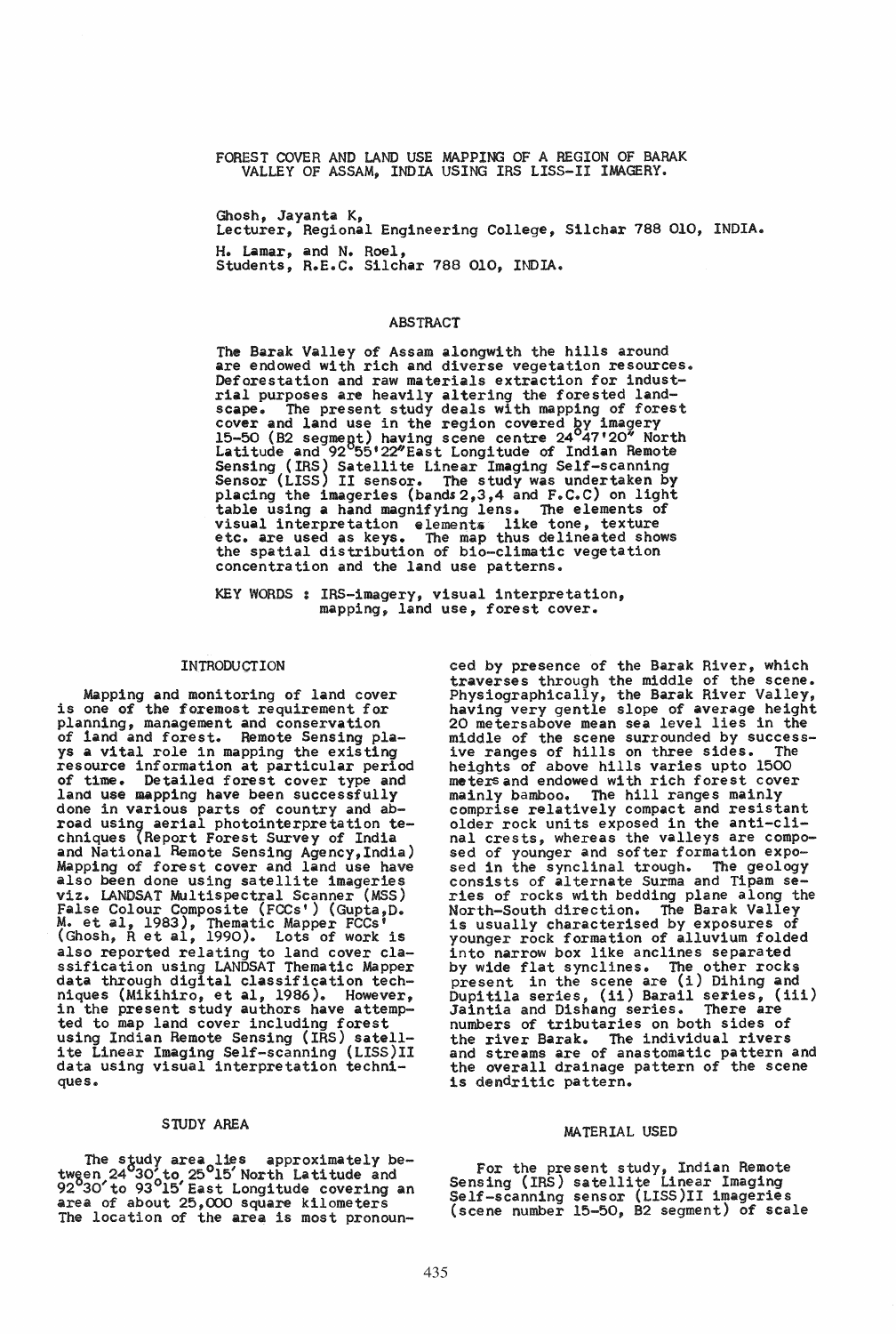*1:1* million were used in conjunction with the topographical map of scale 1:50,000 prepared by Survey of India (SOl). The imageries used were panchromatic black and white Band  $2$  (0.52-0.59  $\mu$ m), Band 3  $(0.62 - 0.68 \mu m)$ , Band 4  $(0.77 - 0.86 \mu m)$  and False Colour Composite (Band 2,3,4) having scene centre 24<sup>0</sup>47 '20"North Latitude and 92<sup>0</sup>55'22"East Longitude. The date of acquisition of the imageries was 8 Novem-<br>ber, 1989 at 09 hr- 49 min- 16 sec. The ber, 1989 at 09 hr- 49 min- 16 sec. details of topographic sheets used for the purpose are given in Table 1. The imageries into tracing table and viewing<br>them on light tracing table and viewing<br>through a hand magnifying (X4) lens.

#### ME THODOLOGY

The primary objective of the study was to delineate the land use and forest cover of the study area on the basis of the data available from the topographical maps and remotely sensed data of the area. The ground truth for analysis of IRS imageries was essentially derived from topographical maps on the basis of 'Convergence of Evidence' principle. The broad methodology adopted for the study is outlined as below:

- 1. Collation of data of the study area in the form of maps and IRS imageries.
- 2. Analysis of the available topographical maps (a portion of the whole scene) and development of forest cover and land use maps in the scale of 1:50,000 on the basis of the same.
- 3. Analysis of the imageries of the study area in relation to the 1:50,000 maps<br>and development of interpretation keys<br>for the land use and forest cover classes adopted for the study area.
- 4. Analysis of the whole scene on the basis of the above data.
- 5. Cartographic presentation of the analy- sed land use data.

# INTERPRE TA TION

The assessment of the imagery and its interpretation involved the comparison of spectral response of each type of imagery with the respective areas of land use

which were easily identified from collateral materials. The key characteristics are listed in Table 2. Imageries used for visual interpretation are thus divided into three broad class I categories. level I categories are divided into a number of level II classes using the interpretation elements tone, texture, colour, size, association and patterns. These interpretation keys are designed to These interpretation keys are designed to<br>facilitate the rapid and accurate identification of features as imaged in IRS im-It is also used as a record to correct interpretation of land use in less obvious areas.

## OBSERVATION

The land cover of the scene is classified into three broad level I classes as water bodies, forest cover and built up<br>areas. Water bodies are divided into Water bodies are divided into level II classes as : river, stream, lake, dry river. The forest cover is divided into three level II classes : dense fore~ st, medium forest and tea garden. Lastly, the built-up areas are divided into habitat, paddy field, tea garden, road and railway. The following observations railway. The following observations<br>were made on different classes and subclasses.

### Water bodies

Water bodies are very prominant in<br>d 4 and FCC imageries. The delineatiband 4 and FCC imageries. The delineation of river and stream of high order can be done most easily from band 4 due to the distinct dark black tone and pattern.<br>However, in some cases especially near<br>heavily built-up areas the FCC coupled heavily built-up areas the FCC coupled with Band 3 imageries helped in exact delineation of the feature. In some cases band 2 imagery supplemented the delineation. However, lakes are best delineated from FCC due to the distinct colour with respect to adjoining features. The intensity of tone and colour found to be depended on the depth of water. The larg-<br>er the depth the greater is the intensity. In case of perfectly dry river/stream or<br>meanderings, the intensity of tone is<br>very low distinguishing it from adjoining water bodies.

#### Forest cover

The forest cover of the scene could readily be distinguished and tentative delineation could be done easily from FCC

TABLE 1. Details of Topographic Sheets (prepared by SOl) Used.

| $\overline{\mathsf{SIs.No.}}$ | Map Sheet No. | Scale    |                            | Centre Coordinates<br>North East | Year of<br>survey | Edition<br>and year |
|-------------------------------|---------------|----------|----------------------------|----------------------------------|-------------------|---------------------|
|                               | 83 D<br>- 9   | 1:50,000 | $24^{\circ}52'30''$        | $92^{\circ}37'30''$              | 1972-73           | 1st/1977            |
| $\overline{2}$                | 83 D 10       | 1:50,000 | $24^{9}37'30''$            | $92^{0}37'30''$                  | 1972-73           | 1st/1975            |
| з                             | 83 H<br>- 1   | 1:50,000 | $24^{\circ}52^{\circ}30''$ | $93^{0}7''30''$                  | 1971-72           | 1st/1974            |
| 4                             | 83 H<br>4     | 1:50,000 | $25^{\circ}07'30''$        | 93 <sup>0</sup> 07 ' 30"         | 1971-72           | 1st/1974            |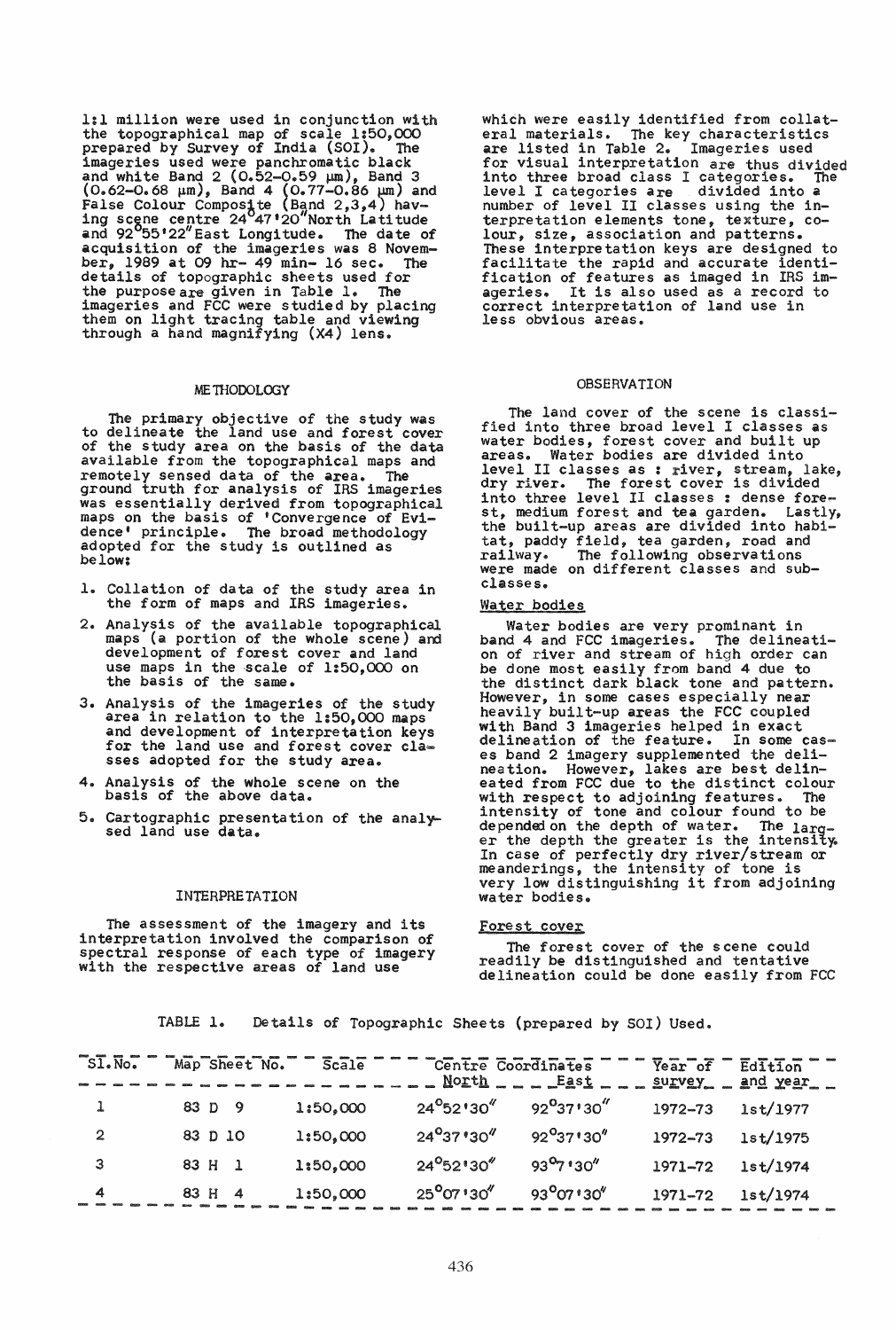TABLE 2. Interpretation Keys for Land Use and Forestry.

| 2.1                                              | For Level I Classes.      |                                  |                                  |                                       |                                     |                                                               |  |
|--------------------------------------------------|---------------------------|----------------------------------|----------------------------------|---------------------------------------|-------------------------------------|---------------------------------------------------------------|--|
| $\overline{C}$ 1 $\overline{a}$ s $\overline{s}$ | Band <sub>2</sub>         | $Band_3$ _ _                     | Tone<br>Band 4                   | $\_$ ECC $\_$                         | Texture                             | Remarks                                                       |  |
| Water<br>bodies                                  | Light black<br>to white   | Dark to me-<br>dium black        | Dark to me-<br>dium black        | Very dark to<br>light bluish<br>black | Smooth                              | Linear or<br>patch in<br>shape                                |  |
| Forest<br>cover                                  | Medium to<br>dark black   | Light white<br>to light<br>black | Light black<br>to white          | Light red to<br>dark brick<br>red     | Smooth<br>to<br>rough               | Roughness<br>appears to<br>be spotted                         |  |
| Built<br>Light me-<br>up areas dium black        |                           | Dark to<br>light black           | Medium to<br>light black         | Bluish black<br>with light<br>red     | Very<br>rough                       | Associated<br>with water<br>bodies                            |  |
|                                                  | 2.2 For Level II Classes. |                                  |                                  |                                       |                                     |                                                               |  |
| 2.2.1                                            | Water bodies.             |                                  |                                  |                                       |                                     |                                                               |  |
| Class                                            | Band <sub>2</sub>         | <u>Band 3</u>                    | Tone<br>$Band_4$                 | $ FCC$                                | <u>Remarks</u>                      |                                                               |  |
| <b>River</b>                                     | Light<br>black            | Dark<br>black                    | Dark<br>black                    | Dark bluish<br>black                  |                                     | Linear in shape.<br>Anastomatic pattern.                      |  |
| Dry river<br>stream                              | White                     | Medium<br>black                  | Medium<br>black                  | Light blui-<br>sh black               | stream.                             | Associated with river/                                        |  |
| Stream                                           | Light<br>black            | Dark<br>black                    | Dark<br>black                    | Medium blu-<br>ish black              |                                     | Linear in shape.<br>Anastomatic pattern.                      |  |
| Lake                                             | White to<br>light black   | Dark to<br>medium<br>black       | Dark to<br>medium<br>black       | Dark to<br>light blue                 |                                     | Irregular patch shape.<br>Associated with built-<br>up areas. |  |
|                                                  | 2.2.2 Forest cover.       |                                  |                                  |                                       |                                     |                                                               |  |
| Class                                            | Band <sub>2</sub>         | Band 3                           | Tone<br>Band 4                   | FCC                                   | Remarks                             |                                                               |  |
| Dense<br>jungle                                  | Dark<br>black             | Light<br>white                   | White                            | Dark brick<br>red                     | Associated with<br>shadow.          |                                                               |  |
| Medium<br>jungle                                 | Medium<br>black           | Light<br>black                   | Light<br>black                   | Medium bri-<br>ck red                 |                                     | Shadow leads to some<br>misclassification.                    |  |
| Tea garden                                       | Medium<br>black           | Light<br>black <sup>-</sup>      | Light<br>white                   | Pinkish<br>red                        | of forest.                          | Appears at the edge                                           |  |
| 2.2.3                                            | Built-up areas:           |                                  |                                  |                                       |                                     |                                                               |  |
| Class                                            | Band 2                    | Band 3                           | $\mathbf{\bar{To}}$ ne<br>Band 4 | FCC                                   | Remarks                             |                                                               |  |
| Habitat                                          | Light<br>medium<br>black  | Medium<br>to dark<br>black       | Light to<br>medium<br>black      | Light<br>bluish<br>black              | Associated with<br>linear features. |                                                               |  |
| Paddy<br>field                                   | Light<br>black            | Light<br>black                   | Light<br>white                   | Reddish<br>pink                       |                                     | Associated with water<br>bodies and/or habitat.               |  |
| Road/<br>Railway                                 | Light<br>white            | Medium<br>black                  | Light<br>black                   | Light<br>white                        |                                     | Linear shape.                                                 |  |
|                                                  |                           |                                  |                                  |                                       |                                     |                                                               |  |

by its distinguishing colour. The exact<br>delineation can better be done with the<br>help of band 2 imagery due to the distin-<br>ct separable tone. The intensity of tone/<br>colour depends on the intensity of vegeta-<br>tion concentrat

 $\hat{\boldsymbol{\theta}}$ 

cates the presence of other vegetation like tea gardens etc. The tea-gardens<br>are mostly associated with forest and are found at the edge of forest cover.

#### Built-up areas

This is clearly distinguishable in FCC<br>by its specific colour and texture. Band2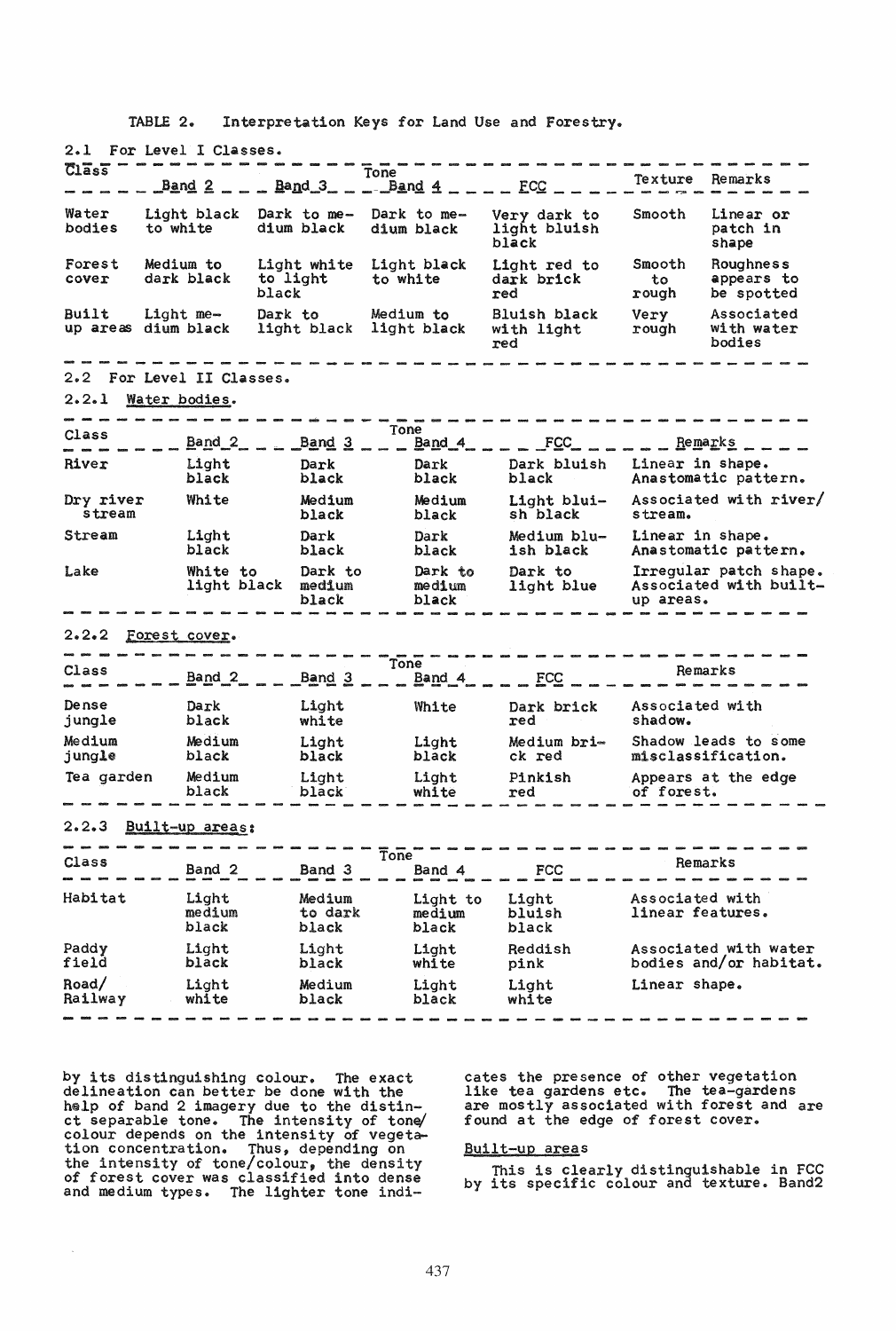

Fig.1. Forest Cover and Land-use map from IRS (15-50, B2 segment) Imagery.